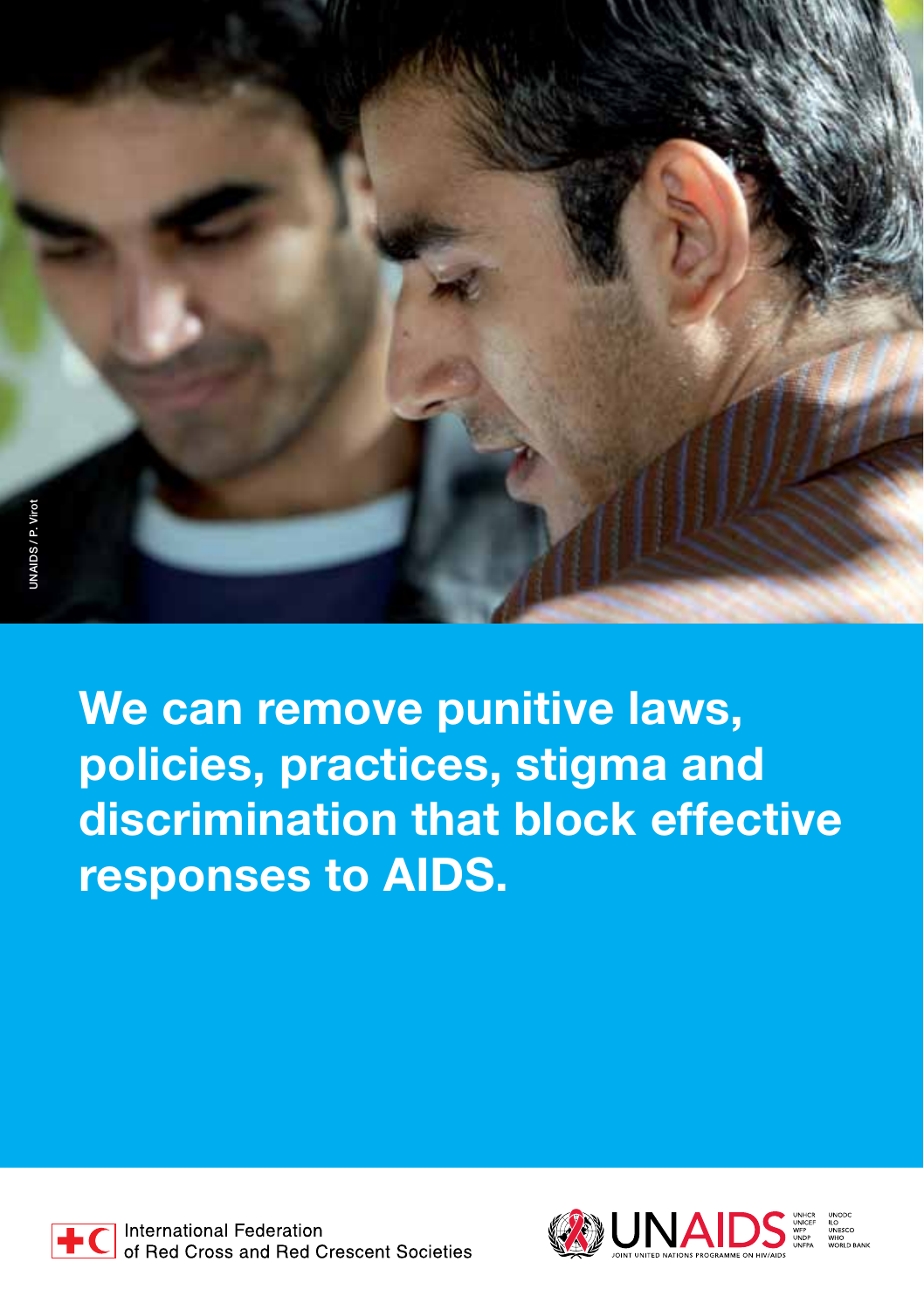Zero new HIV infections. Zero discrimination. Zero AIDS-related deaths.

Legal, regulatory and social environments advance and safeguard dignity, health and justice in the context of HIV in all settings.

www.ifrc.org Saving lives, changing minds. The same www.unaids.org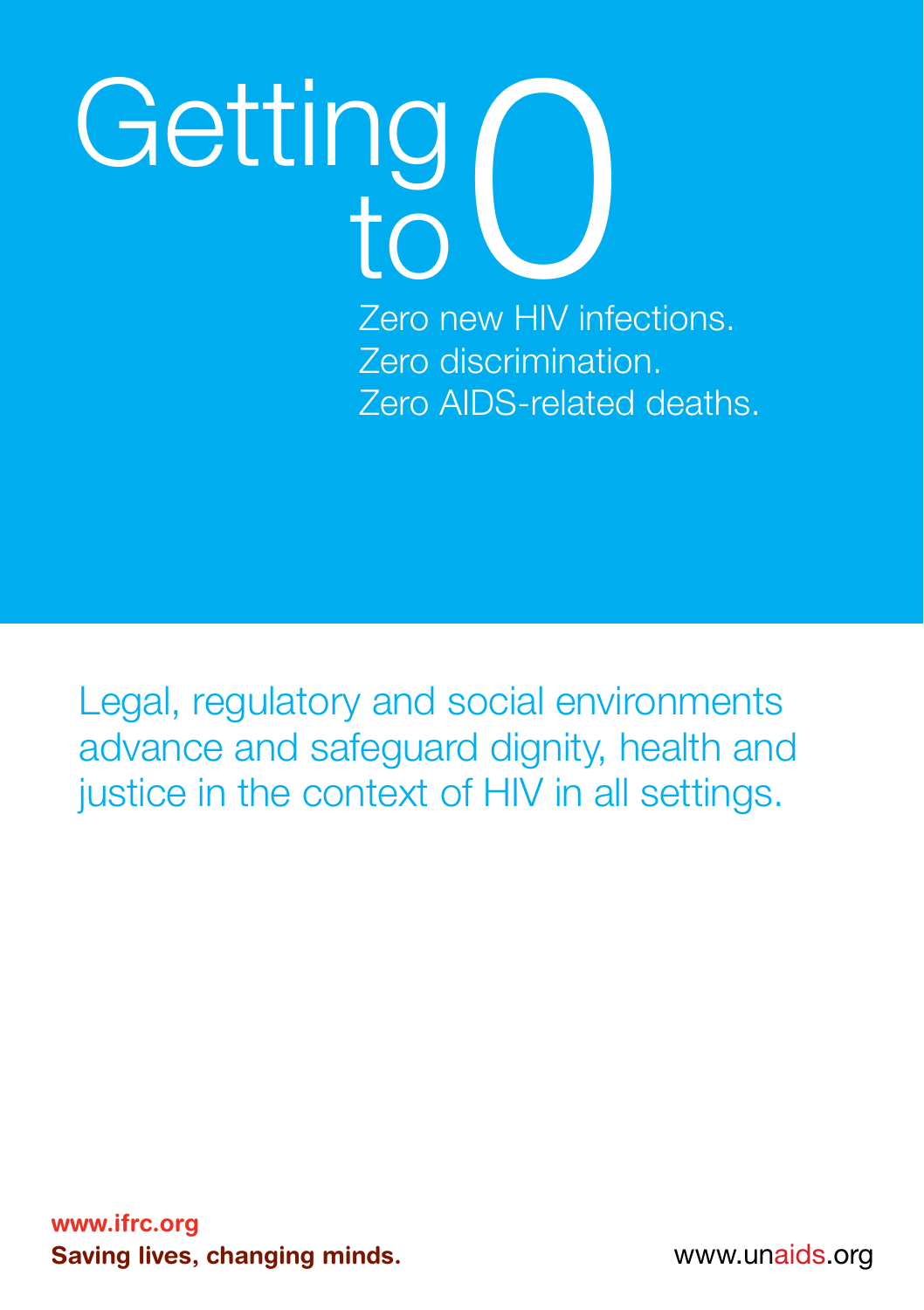

### We can protect drug users from becoming infected with HIV.



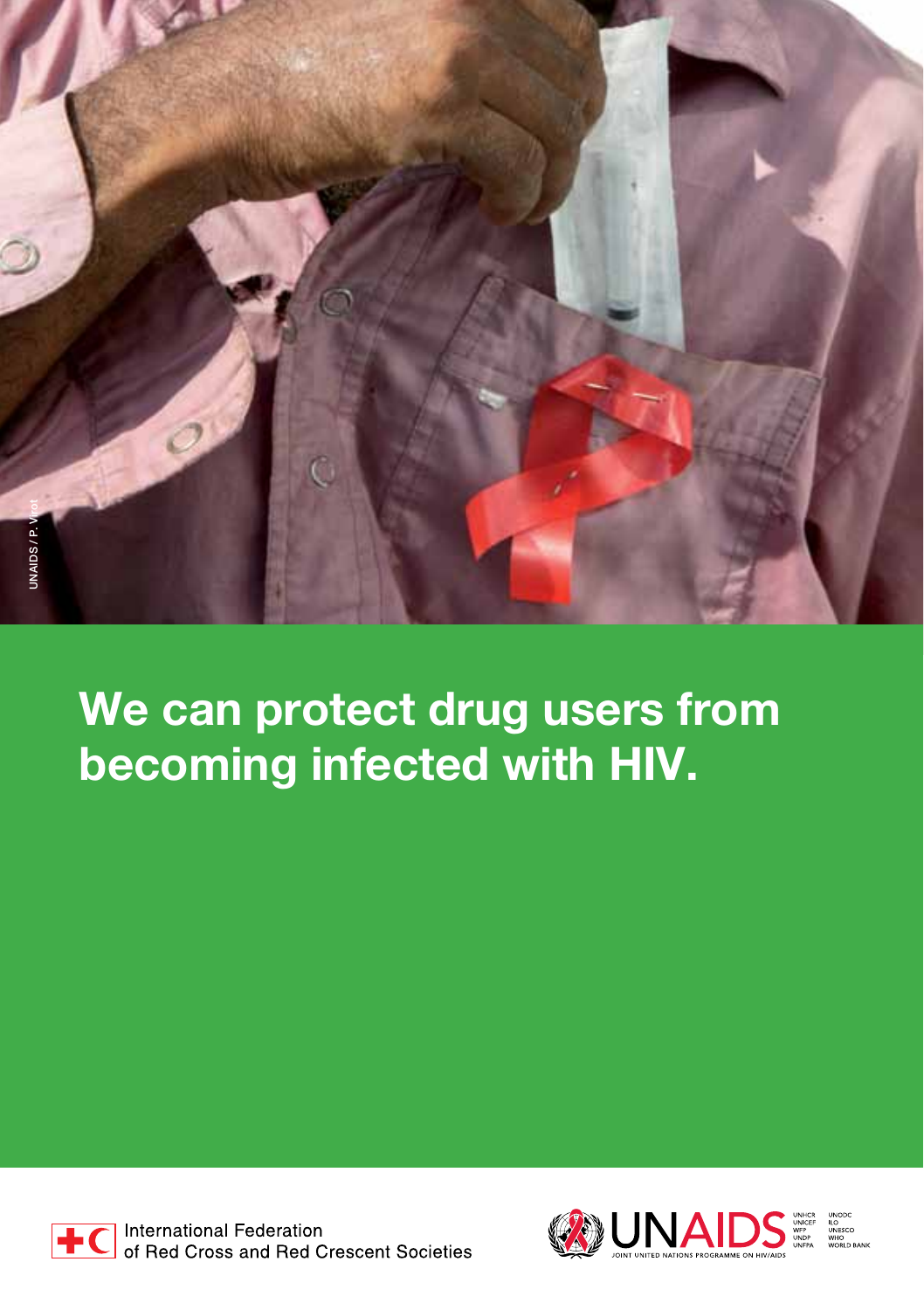Zero new HIV infections. Zero discrimination. Zero AIDS-related deaths.

Protect all drug users from infection with HIV by promoting harm reduction interventions and ensuring that all drug users living with HIV have access to HIV treatment and care.

www.ifrc.org Saving lives, changing minds. The same www.unaids.org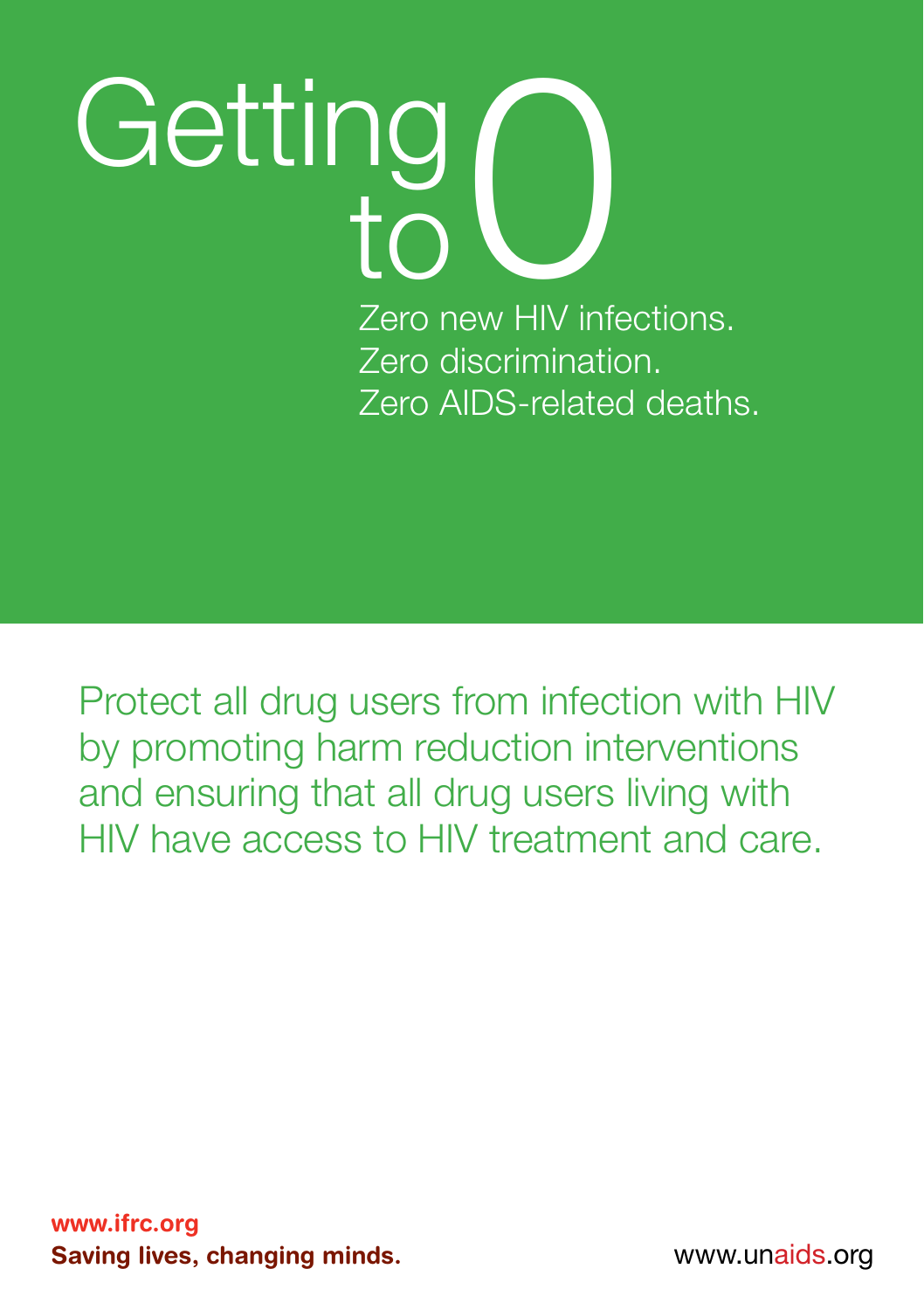We can prevent mothers from dying and babies from becoming infected with HIV.



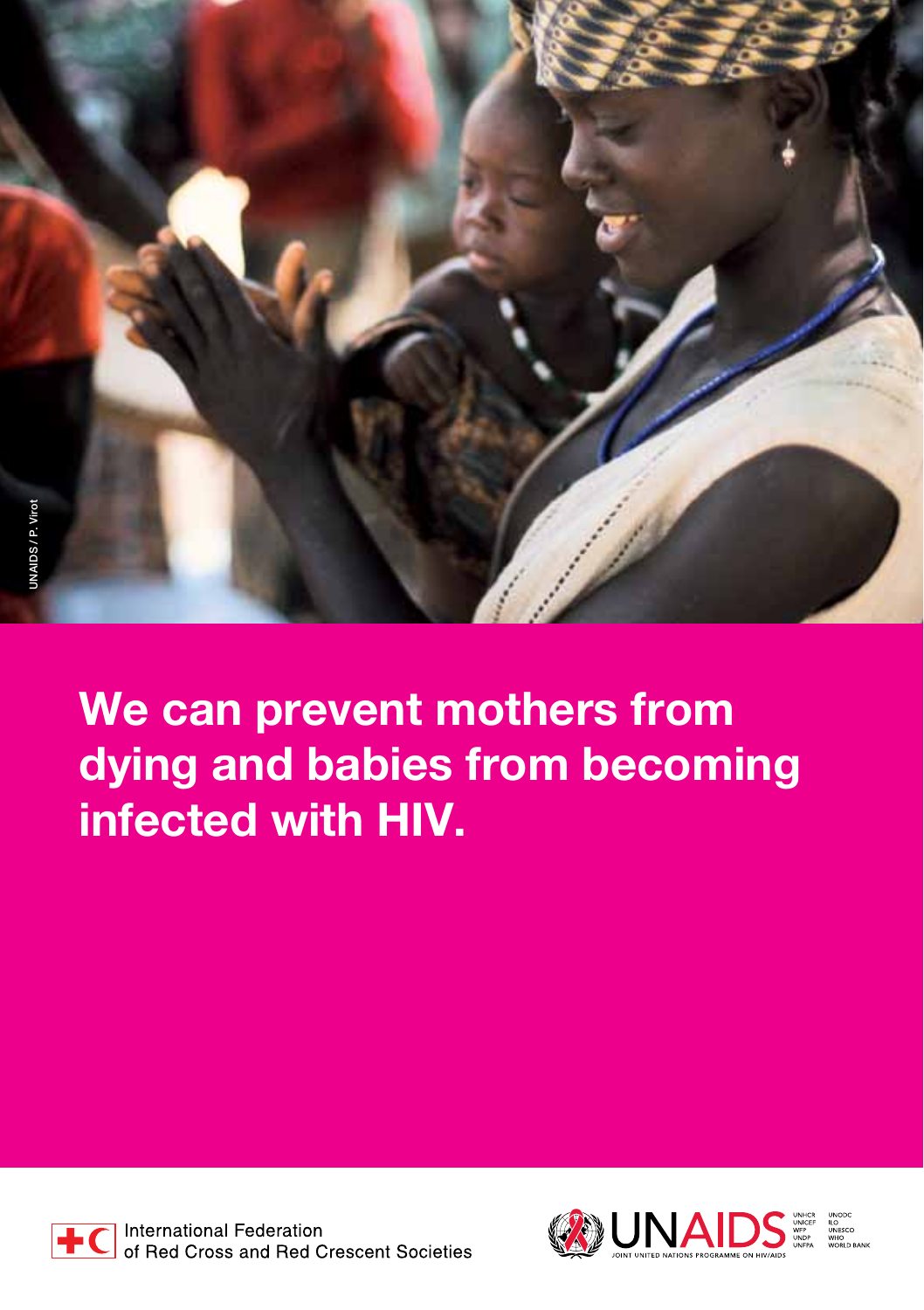Zero new HIV infections. Zero discrimination. Zero AIDS-related deaths.

Virtual elimination of mother to child transmission (less than 5% transmission of HIV from mother to child).

www.ifrc.org Saving lives, changing minds.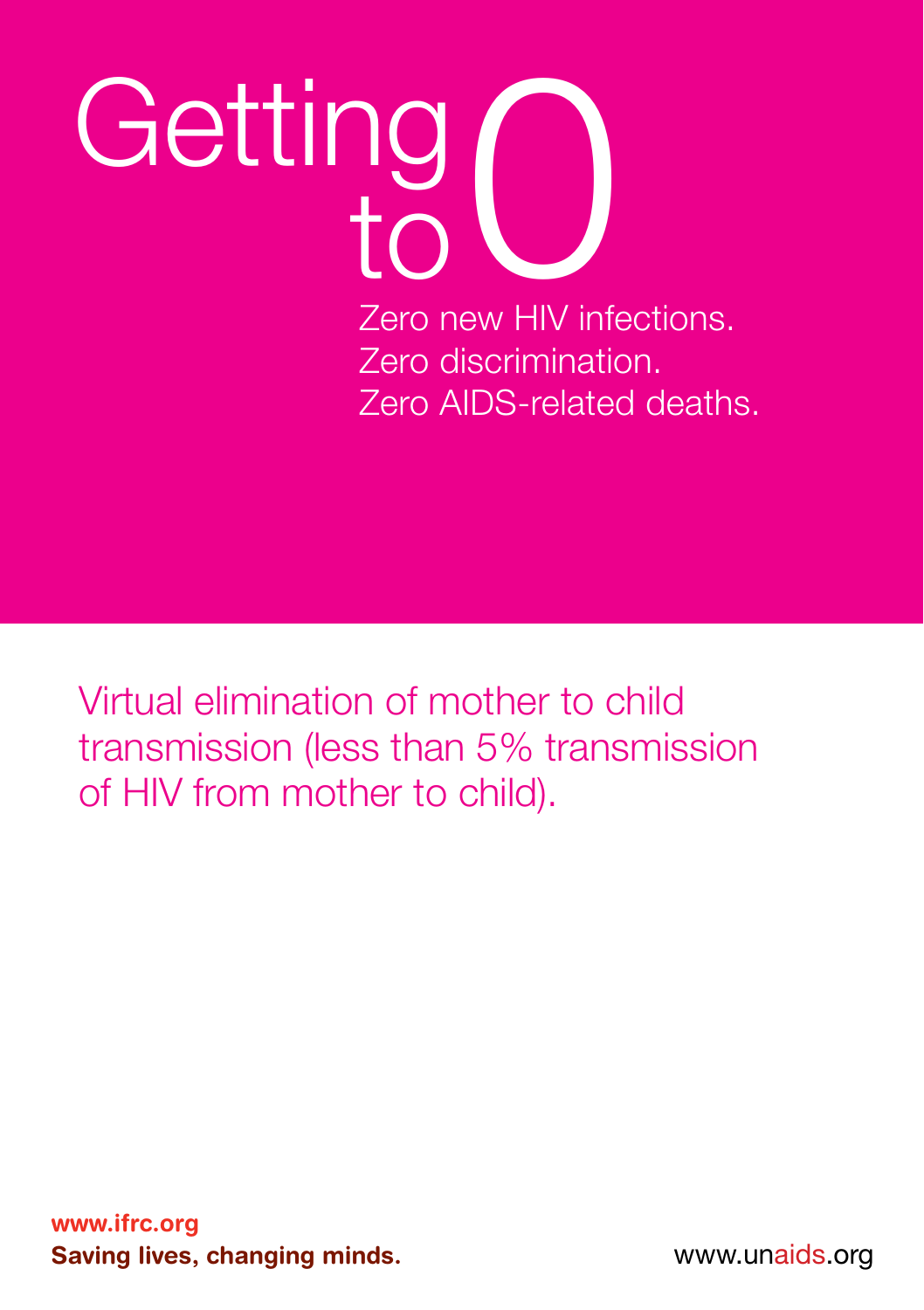

### We can reduce sexual transmission of HIV.



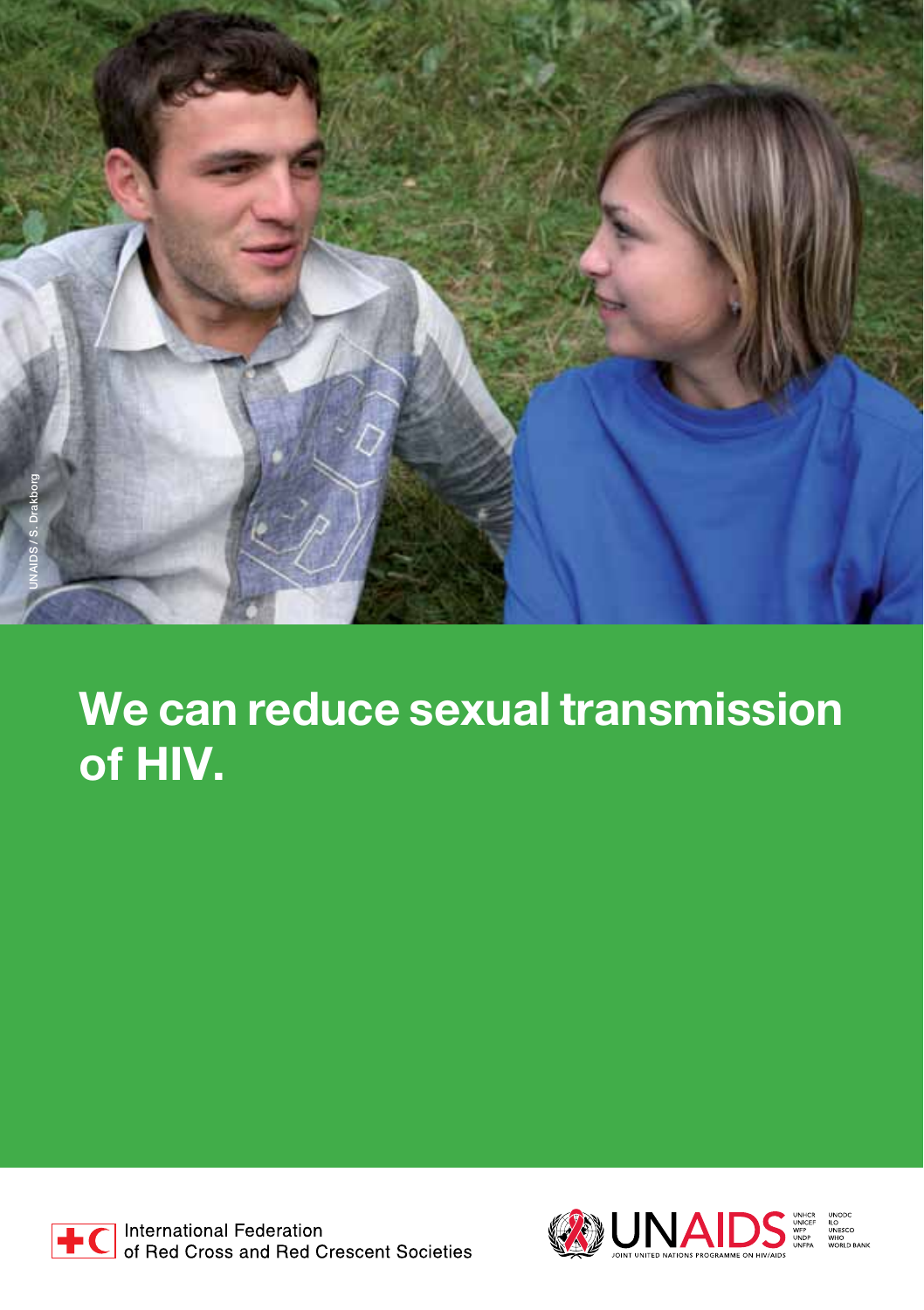Zero new HIV infections. Zero discrimination. Zero AIDS-related deaths.

Achieve a 50% reduction in sexual transmission of HIV.

www.ifrc.org Saving lives, changing minds.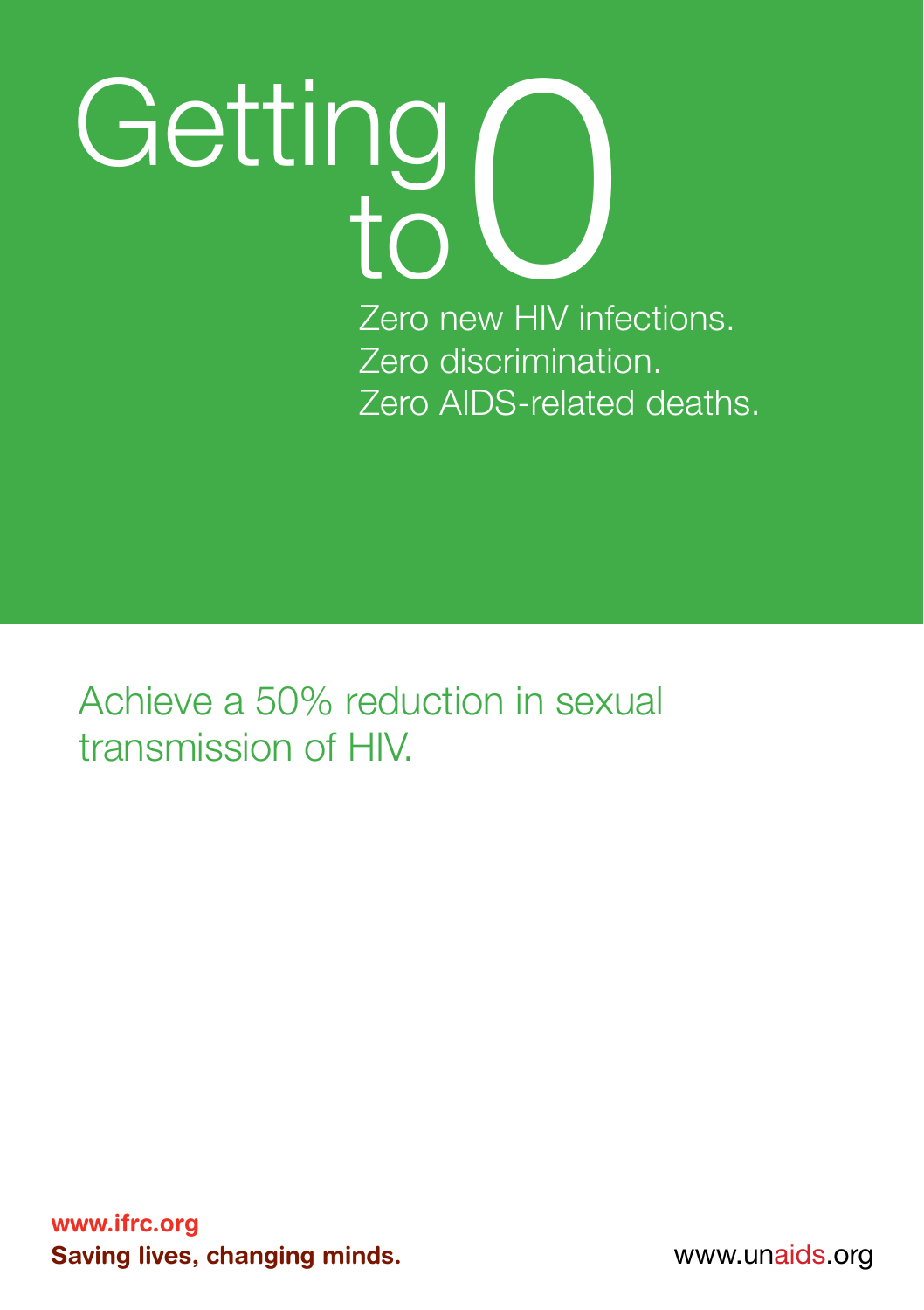

#### We can enhance social protection for people affected by HIV.



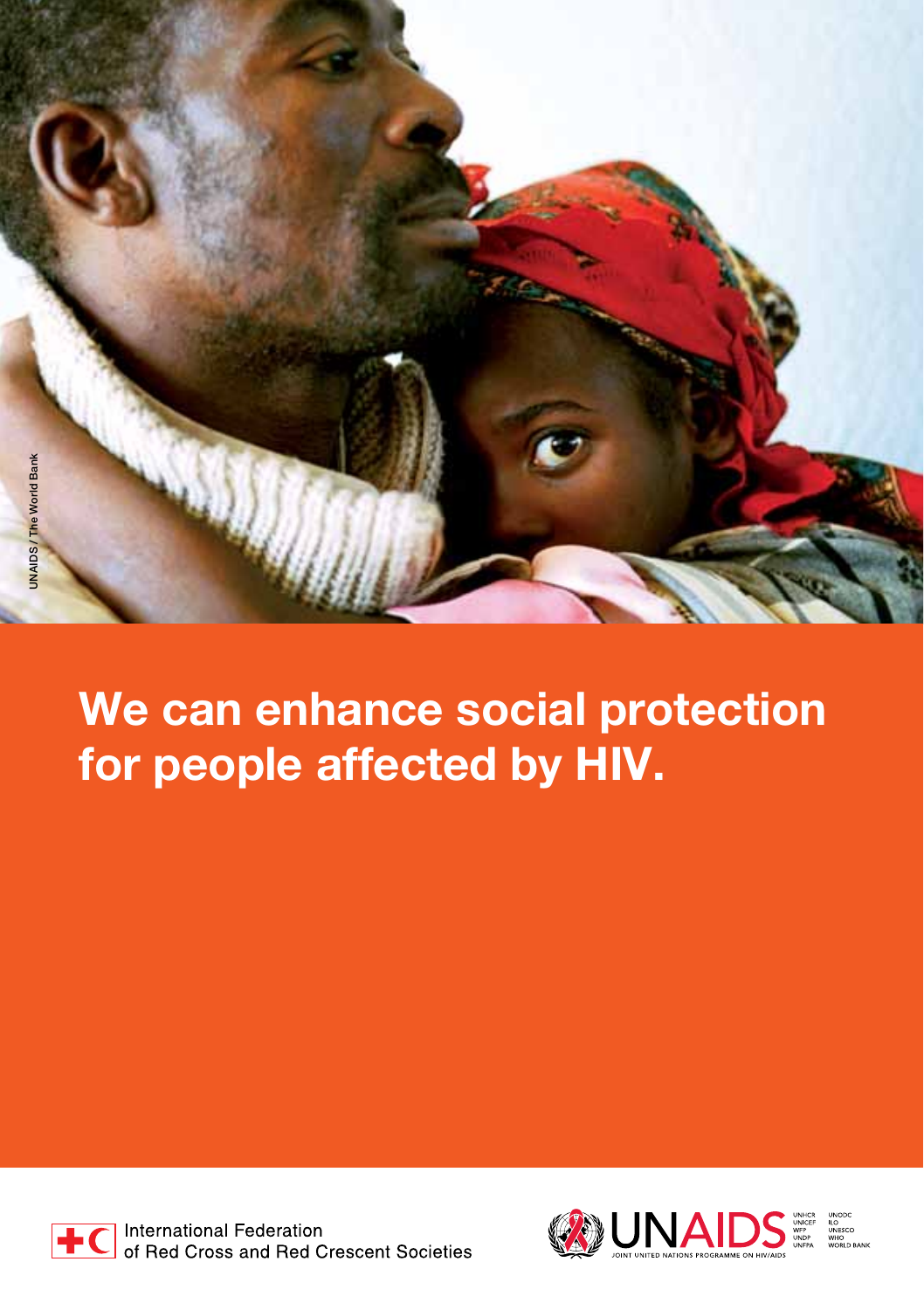### Zero new HIV infections. Getting  $\frac{10}{10}$

Zero discrimination. Zero AIDS-related deaths.

Ensure that national social protection strategies are inclusive of people and households affected by HIV and contribute to universal access and MDGs.

www.ifrc.org Saving lives, changing minds.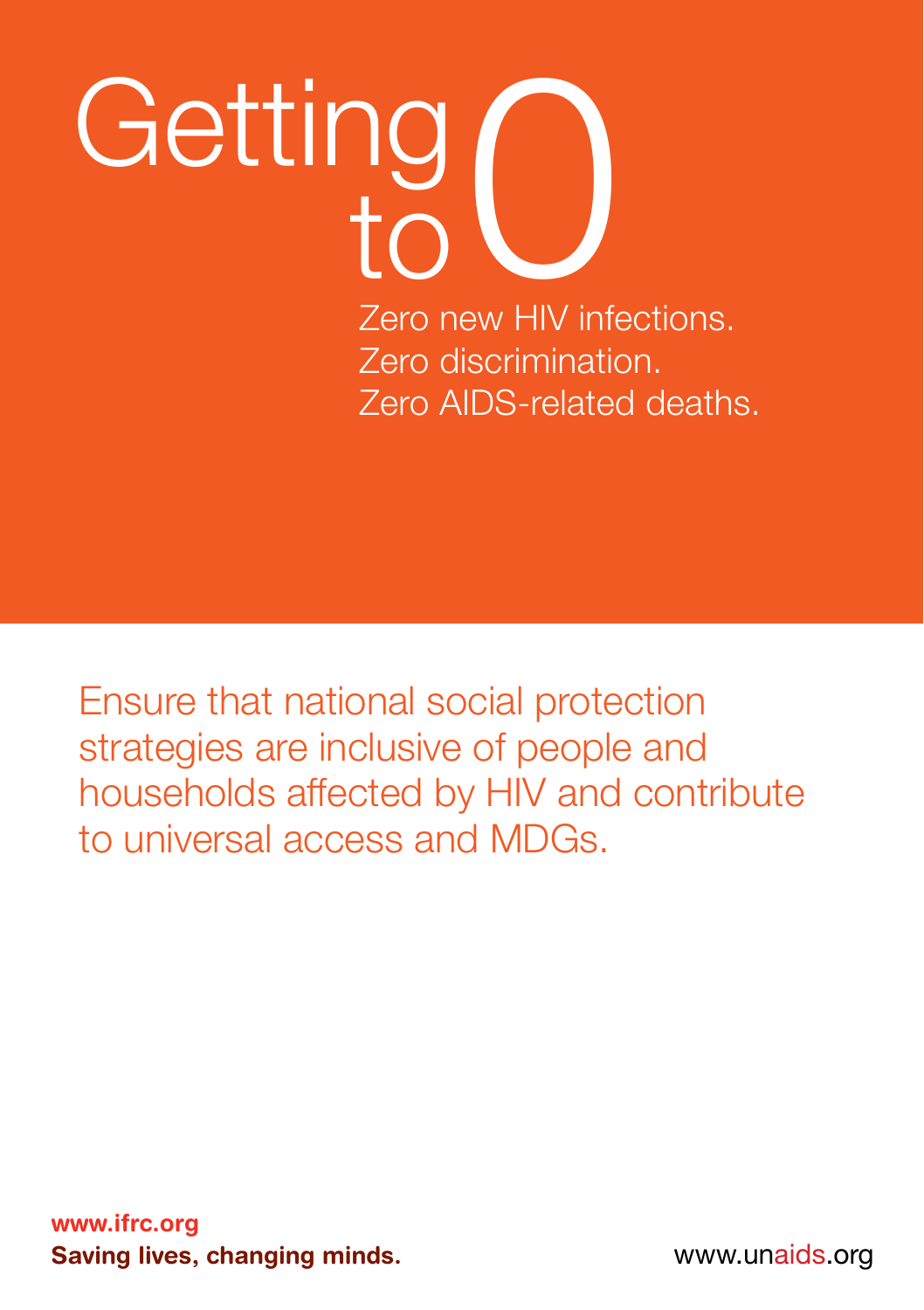### We can prevent people living with HIV from dying of tuberculosis.



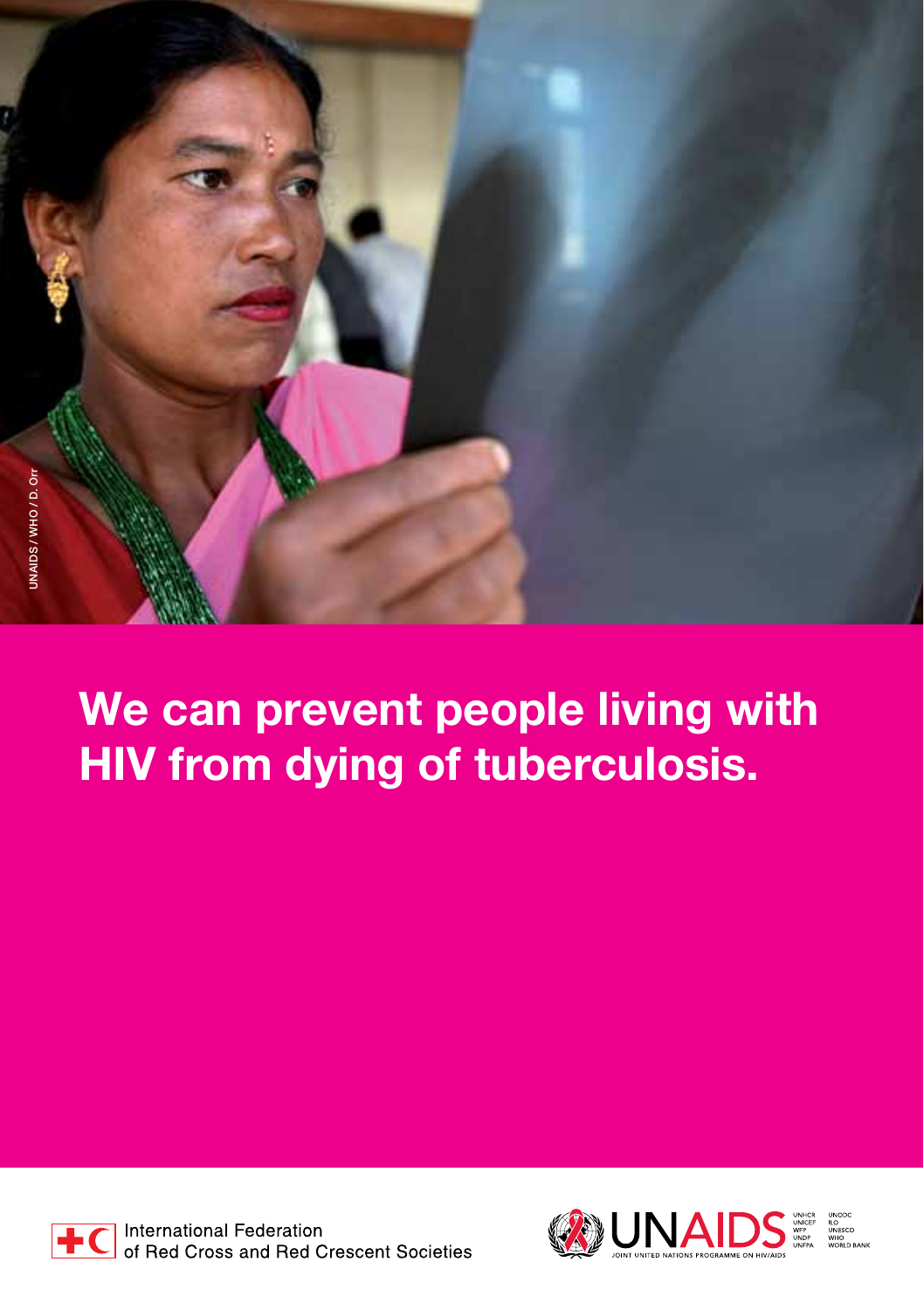Zero new HIV infections. Zero discrimination. Zero AIDS-related deaths.

50% reduction in TB deaths among people living with HIV compared to 2004 baseline.

www.ifrc.org Saving lives, changing minds.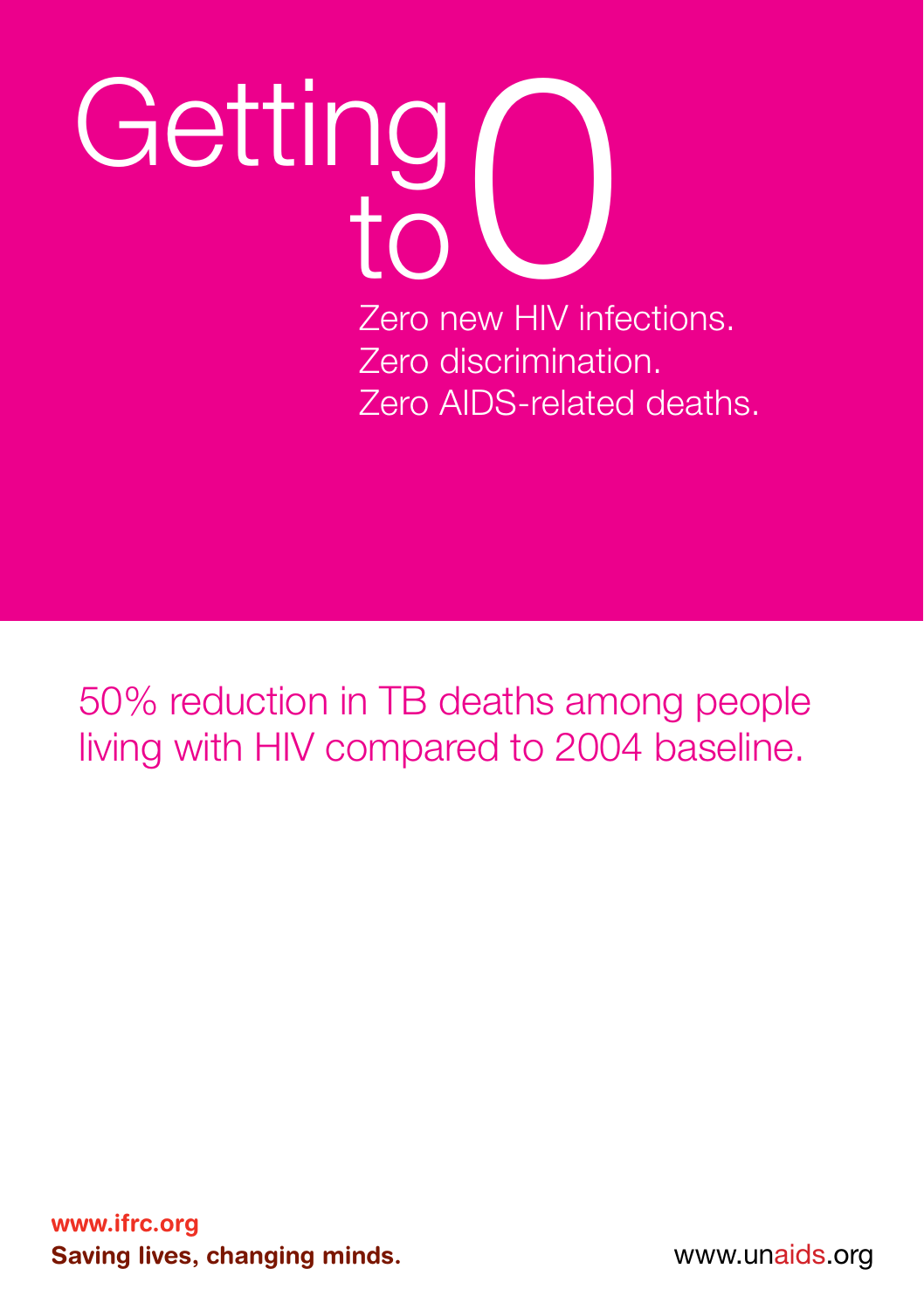

### We can ensure that people living with HIV receive treatment.



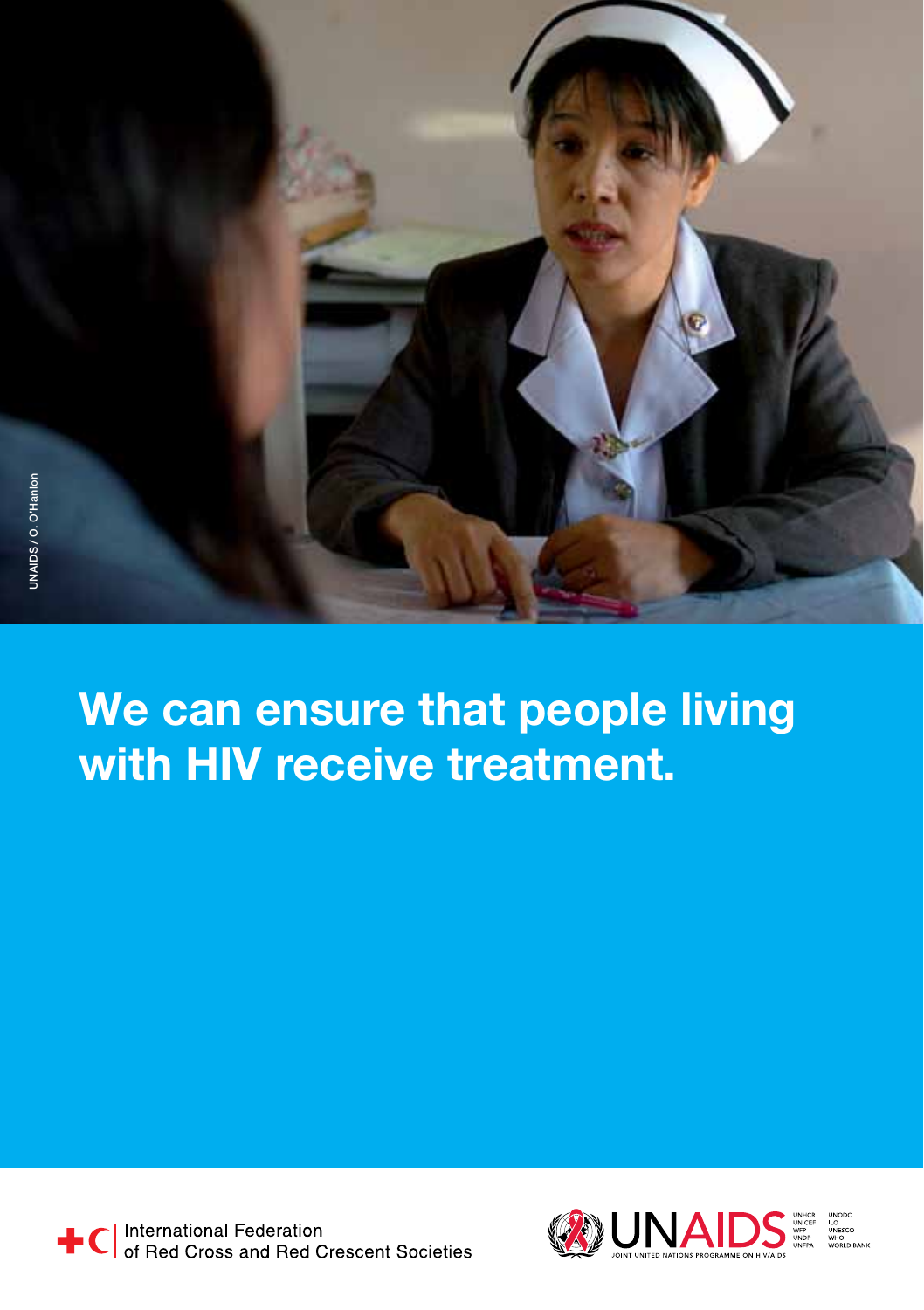Zero new HIV infections. Zero discrimination. Zero AIDS-related deaths.

Ensure that people living with HIV receive treatment to achieve Universal Access to prevention, treatment and care, including nutritional support.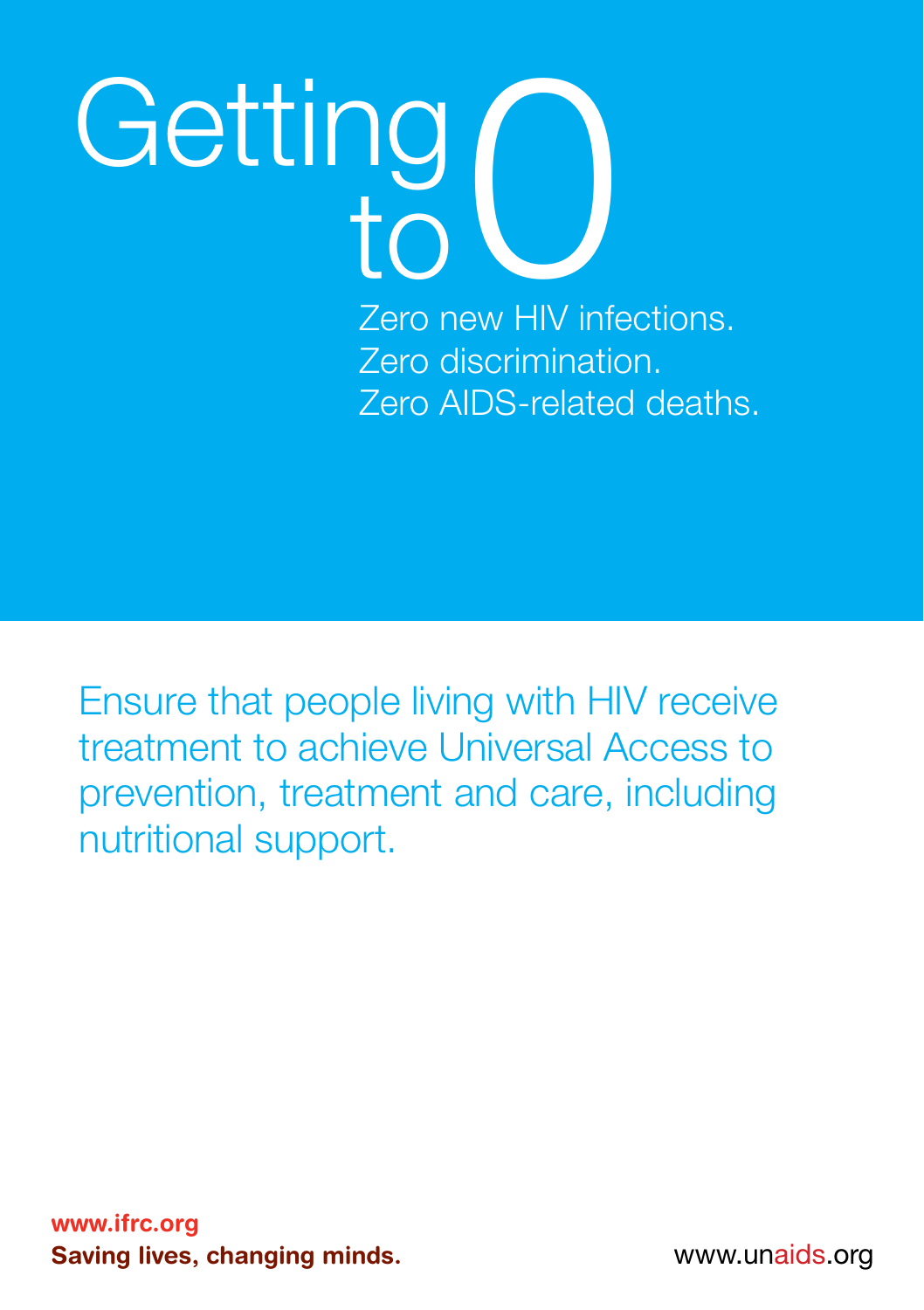

We can meet the HIV needs of women and girls and can stop sexual and gender-based violence.



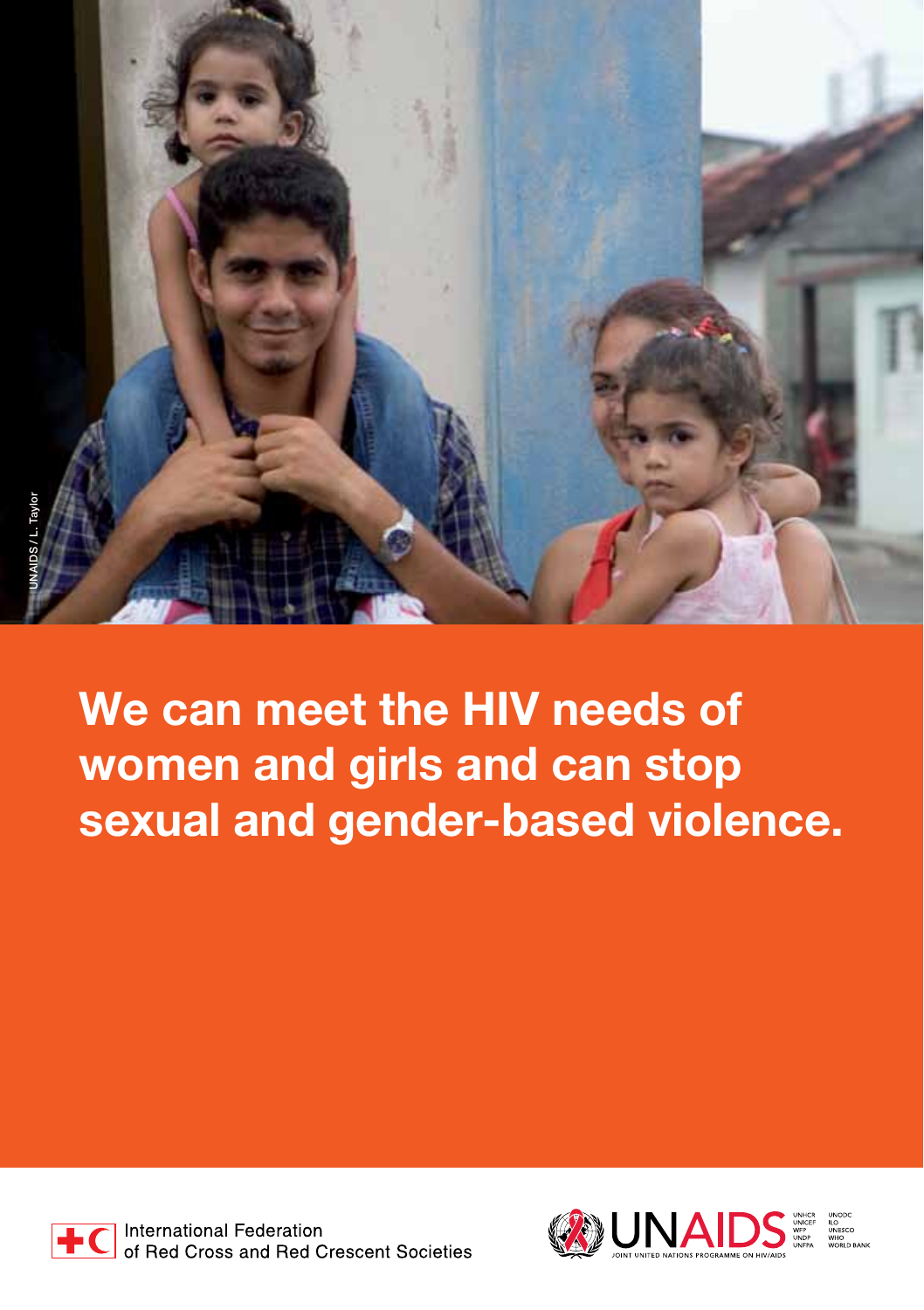### Zero new HIV infections. Getting  $\frac{10}{10}$

Zero discrimination. Zero AIDS-related deaths.

National AIDS responses address the specific needs and rights of women and girls and reduce sexual and other forms of gender-based violence.

www.ifrc.org Saving lives, changing minds.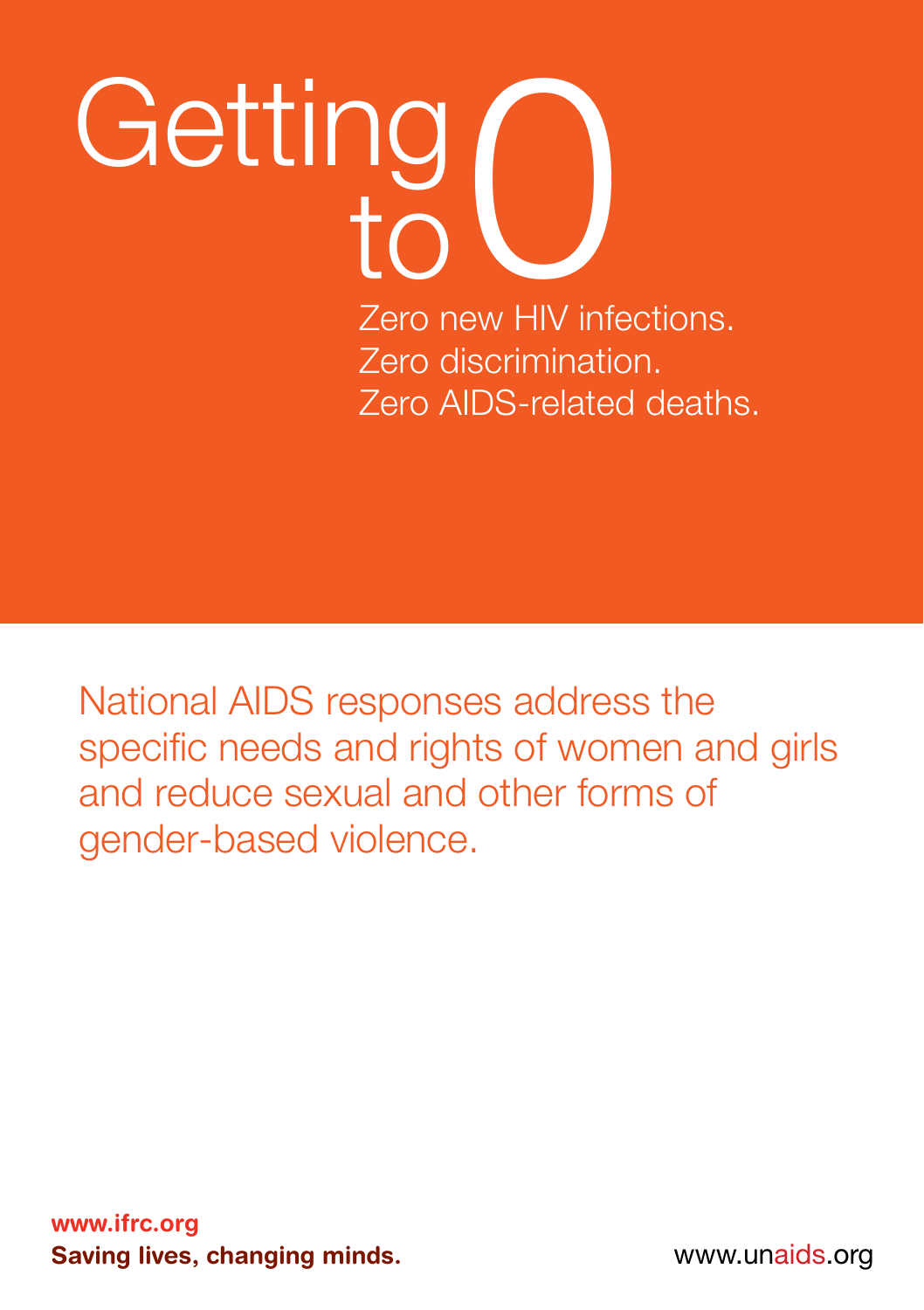

### We can empower young people to protect themselves from HIV.



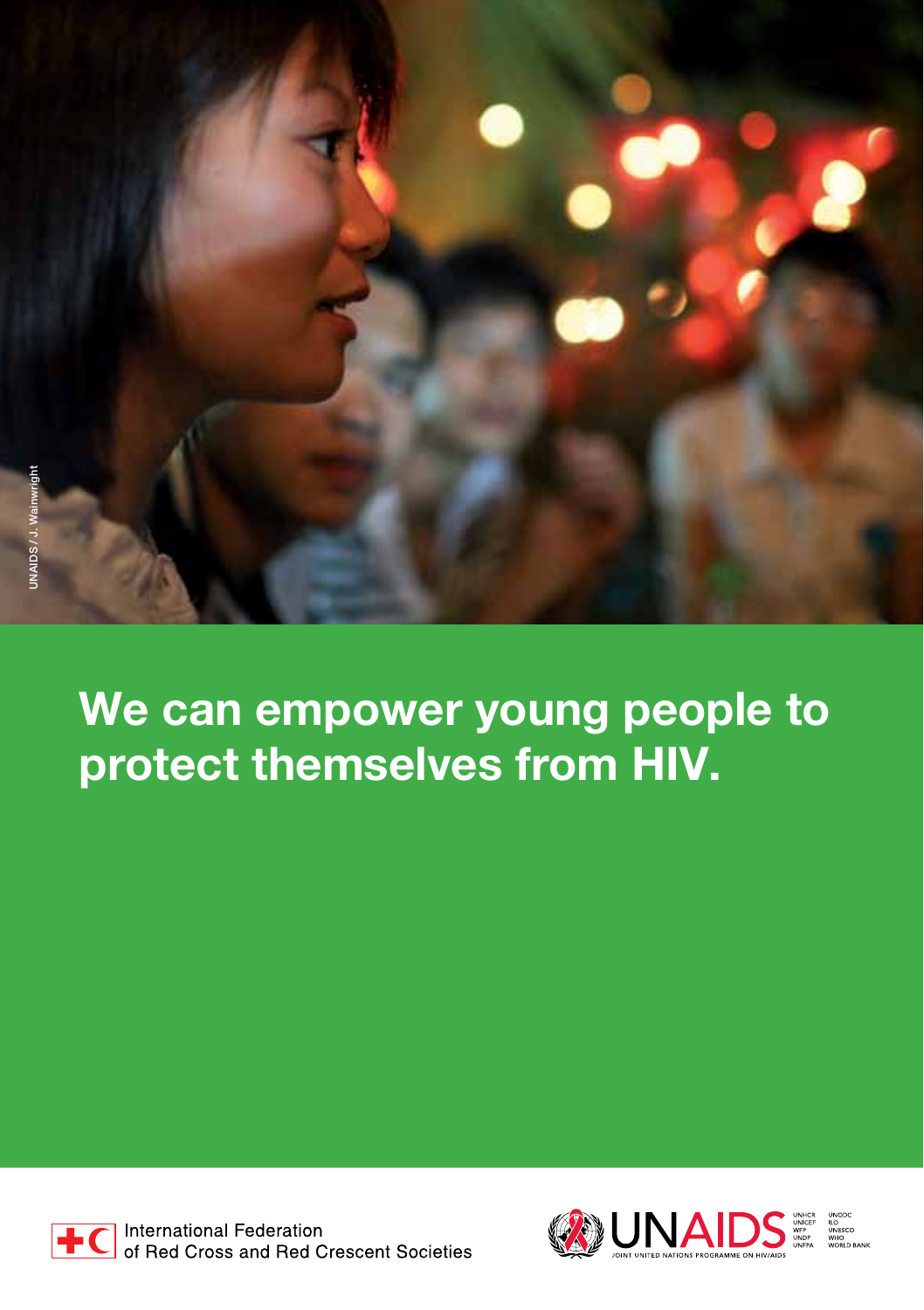Zero new HIV infections. Zero discrimination. Zero AIDS-related deaths.

Reduce new HIV infections among young people aged 15 to 24 years by 30%.

www.ifrc.org Saving lives, changing minds.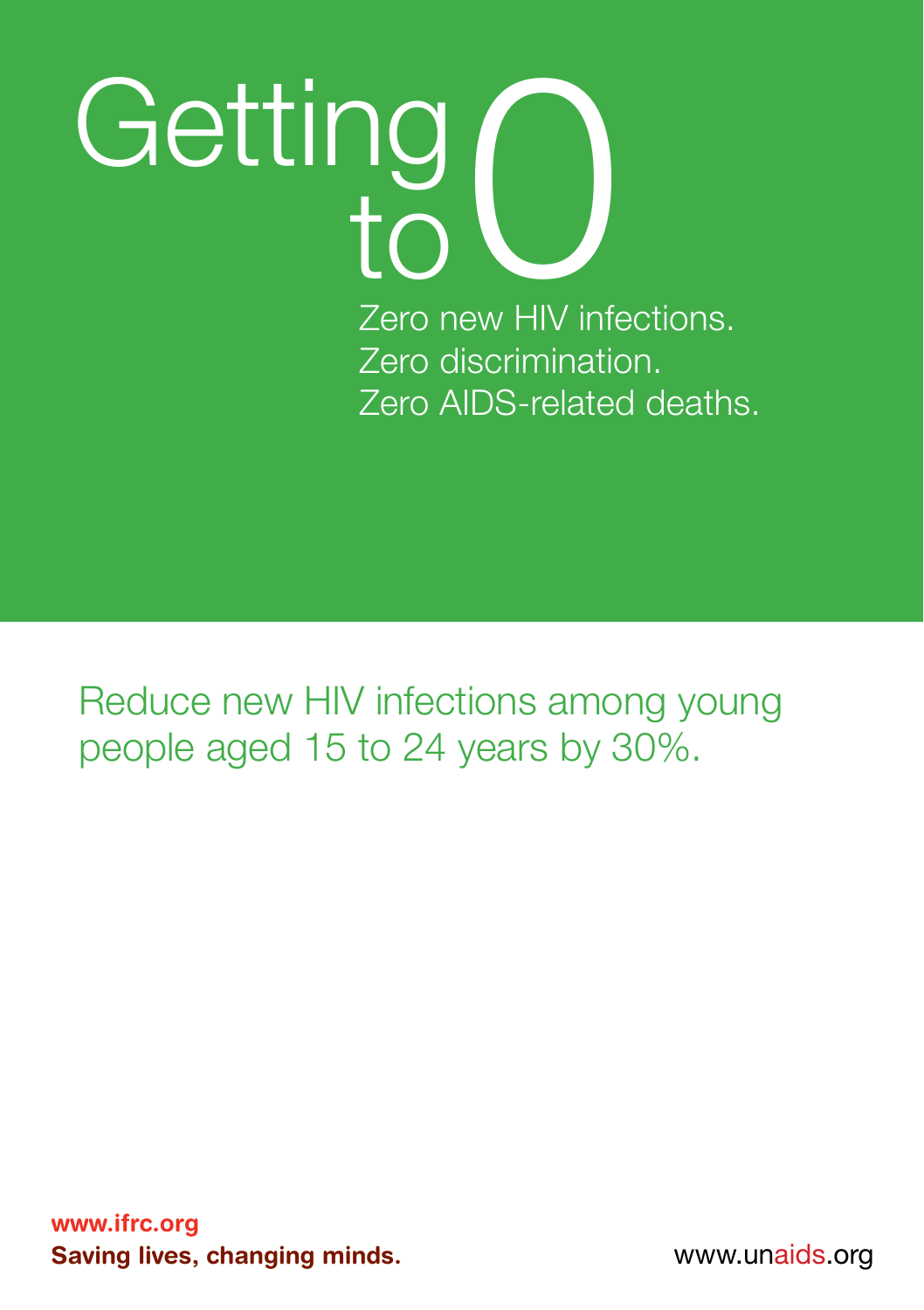

We can empower men who have sex with men, sex workers and transgender people to protect themselves from HIV infection and to fully access antiretroviral therapy.